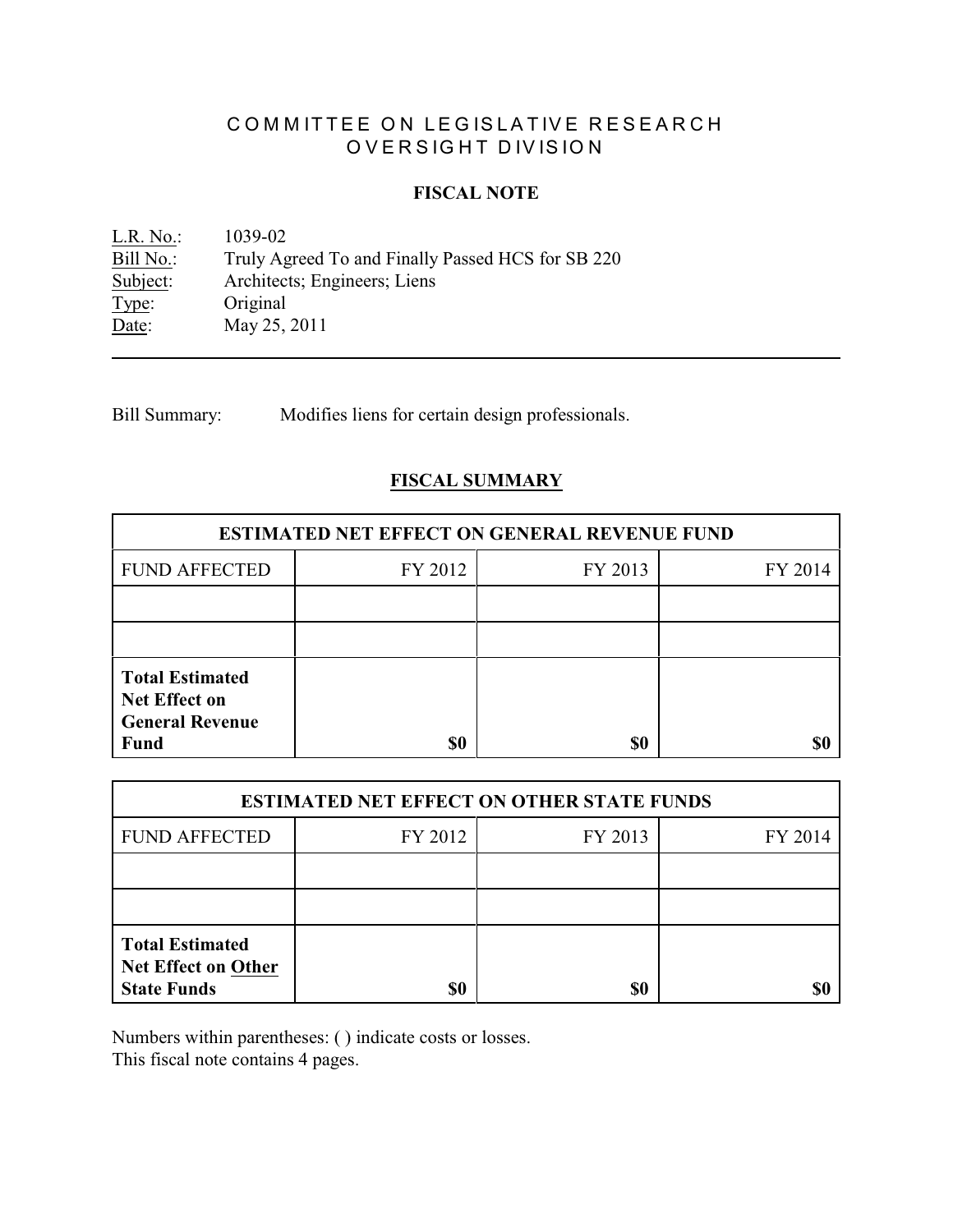L.R. No. 1039-02 Bill No. Truly Agreed To and Finally Passed HCS for SB 220 Page 2 of 4 May 25, 2011

| <b>ESTIMATED NET EFFECT ON FEDERAL FUNDS</b> |         |         |         |  |
|----------------------------------------------|---------|---------|---------|--|
| <b>FUND AFFECTED</b>                         | FY 2012 | FY 2013 | FY 2014 |  |
|                                              |         |         |         |  |
|                                              |         |         |         |  |
| <b>Total Estimated</b><br>Net Effect on All  |         |         |         |  |
| <b>Federal Funds</b>                         | \$0     | \$0     |         |  |

| <b>ESTIMATED NET EFFECT ON FULL TIME EQUIVALENT (FTE)</b>    |         |         |         |  |
|--------------------------------------------------------------|---------|---------|---------|--|
| <b>FUND AFFECTED</b>                                         | FY 2012 | FY 2013 | FY 2014 |  |
|                                                              |         |         |         |  |
|                                                              |         |         |         |  |
| <b>Total Estimated</b><br><b>Net Effect on</b><br><b>FTE</b> |         |         |         |  |

 $\Box$  Estimated Total Net Effect on All funds expected to exceed \$100,000 savings or (cost).

 $\Box$  Estimated Net Effect on General Revenue Fund expected to exceed \$100,000 (cost).

| <b>ESTIMATED NET EFFECT ON LOCAL FUNDS</b> |         |         |         |  |
|--------------------------------------------|---------|---------|---------|--|
| I FUND AFFECTED                            | FY 2012 | FY 2013 | FY 2014 |  |
| Local Government                           | \$0     | \$0     |         |  |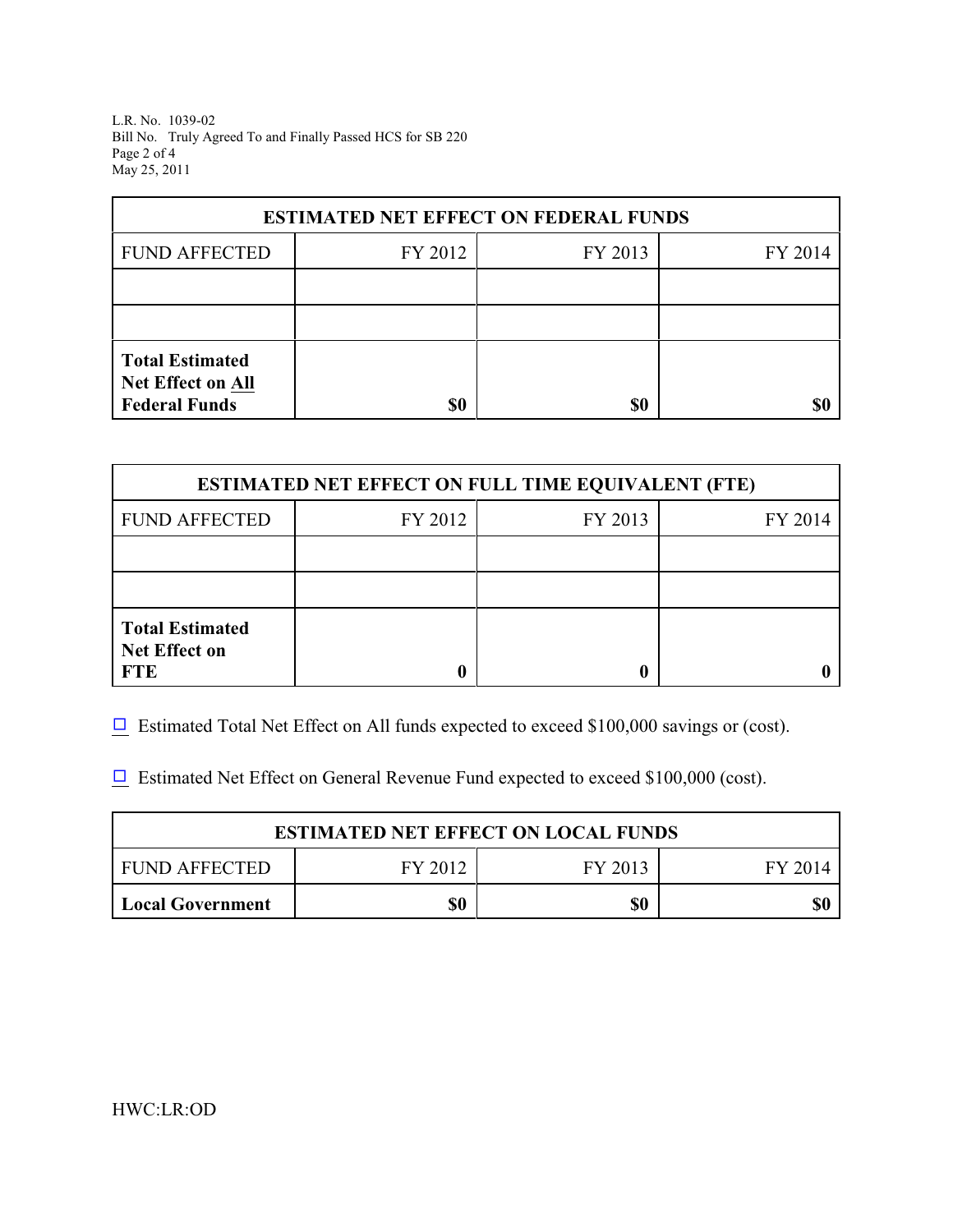L.R. No. 1039-02 Bill No. Truly Agreed To and Finally Passed HCS for SB 220 Page 3 of 4 May 25, 2011

## **FISCAL ANALYSIS**

#### ASSUMPTION

Officials from the **Office of State Courts Administrator** and **Department of Insurance, Financial Institutions, and Professional Registration** assume the proposal would have no fiscal impact on their agencies.

Officials from the **Boone County Recorder of Deeds** and **Laclede County Recorder** did not respond to **Oversight's** request for a statement of fiscal impact. However, in response to a previous version of this proposal, the Boone County Recorder of Deeds and Laclede County Recorder assumed the proposal would have no fiscal impact on their agencies.

Officials from the **Green County Recorder of Deeds, Jackson County Recorder of Deeds,** and **St. Charles County Assessor and Recorder of Deeds** did not respond to **Oversight's** request for a statement of fiscal impact.

| FISCAL IMPACT - State Government | FY 2012<br>$(10 \text{ Mo.})$ | FY 2013    | FY 2014                       |
|----------------------------------|-------------------------------|------------|-------------------------------|
|                                  | <u>\$0</u>                    | <u>\$0</u> | $\underline{\underline{\$0}}$ |
| FISCAL IMPACT - Local Government | FY 2012<br>$(10 \text{ Mo.})$ | FY 2013    | FY 2014                       |
|                                  | <u>\$0</u>                    | <u>\$0</u> | <u>\$0</u>                    |

#### FISCAL IMPACT - Small Business

The proposal may impact small business architects and engineers.

#### FISCAL DESCRIPTION

The proposed legislation appears to have no fiscal impact.

This legislation is not federally mandated, would not duplicate any other program and would not require additional capital improvements or rental space.

HWC:LR:OD